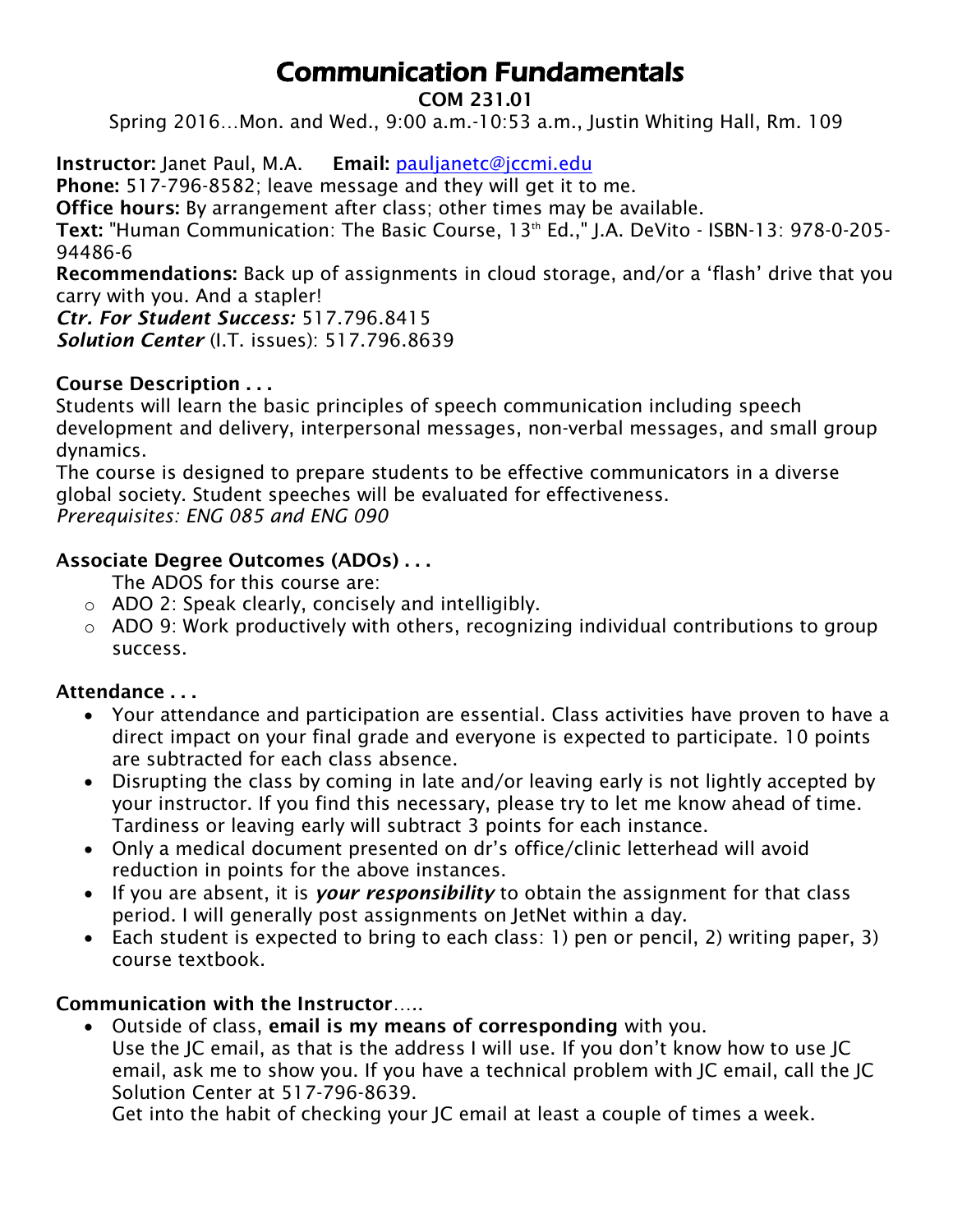- Your responsibilities are to yourself as a student, and I've made clear in this syllabus how to successfully complete this course. I will not come after you to find out what is wrong if you are absent, or miss turning in an assignment.
- I can't read your mind: *Let me know* if you need help, have questions, are confused, or want to talk. We can set up a time, if a face-to-face meeting is necessary, outside of class that works for both of us.
- Regarding emails sent to me: If you do not receive a reply from me, you can assume that I did *not* receive your email  $\odot$ ! Try again.

## **Assignments are to be….**

- Typed….and proofread, please! A hard copy is to be presented on the due date. Handwritten assignments are not accepted. 12 point, Times New Roman, doublespaced with 1 inch margins.
- Submitted in class on the due date.
- I expect any written communication with me whether hard copy or via email to be grammatically correct, with proper punctuation and spelling.
- Evaluation of assignments will include the above.

## **Late Assignment Policy. . .**

- *Communication i***s key** to your success in this class. Let me reiterate if you are absent, it is *your responsibility* to check JetNet for any assignments. If you are absent on an assignment due date, you are still expected to submit the assignment that day, via email, to avoid reduced credit.
- **Any late assignments must be submitted within one week of the due date for reduced credit.** Assignments beyond one week late will not be accepted**.** *Tip: When emailing an assignment to me (or to anyone for that matter), it is highly advisable to save your file as "Rich Text" before attaching it. This way, it can be opened on any computer.*

## **Quizzes, Exams and Speeches. . .**

- Quizzes and exams will cover material from the book, class lectures, and discussions.
- Quizzes will be open book, open notes with a *time limit.*
- Exams will be completed without book or notes.
- Quizzes or exams missed due to absence will be administered at the instructor's discretion, as well as missed speech dates. Any quizzes or exams taken late or speeches presented late without preapproval by instructor or a written medical excuse will automatically be reduced by 10/20 course points (quizzes/exams); 50 course points (speeches).

## **Class Courtesies . . .**

Anything that distracts from class instruction cannot be tolerated out of consideration to all students.

- Talking to your neighbor during instructor lectures or student speeches is, quite frankly, just rude.
- Any electronic devices need to be turned off when not being used as part of the class.
- Texting or other cell phone use during class is not appropriate. If you *must* make a call or send a message, please quietly leave the room to do so.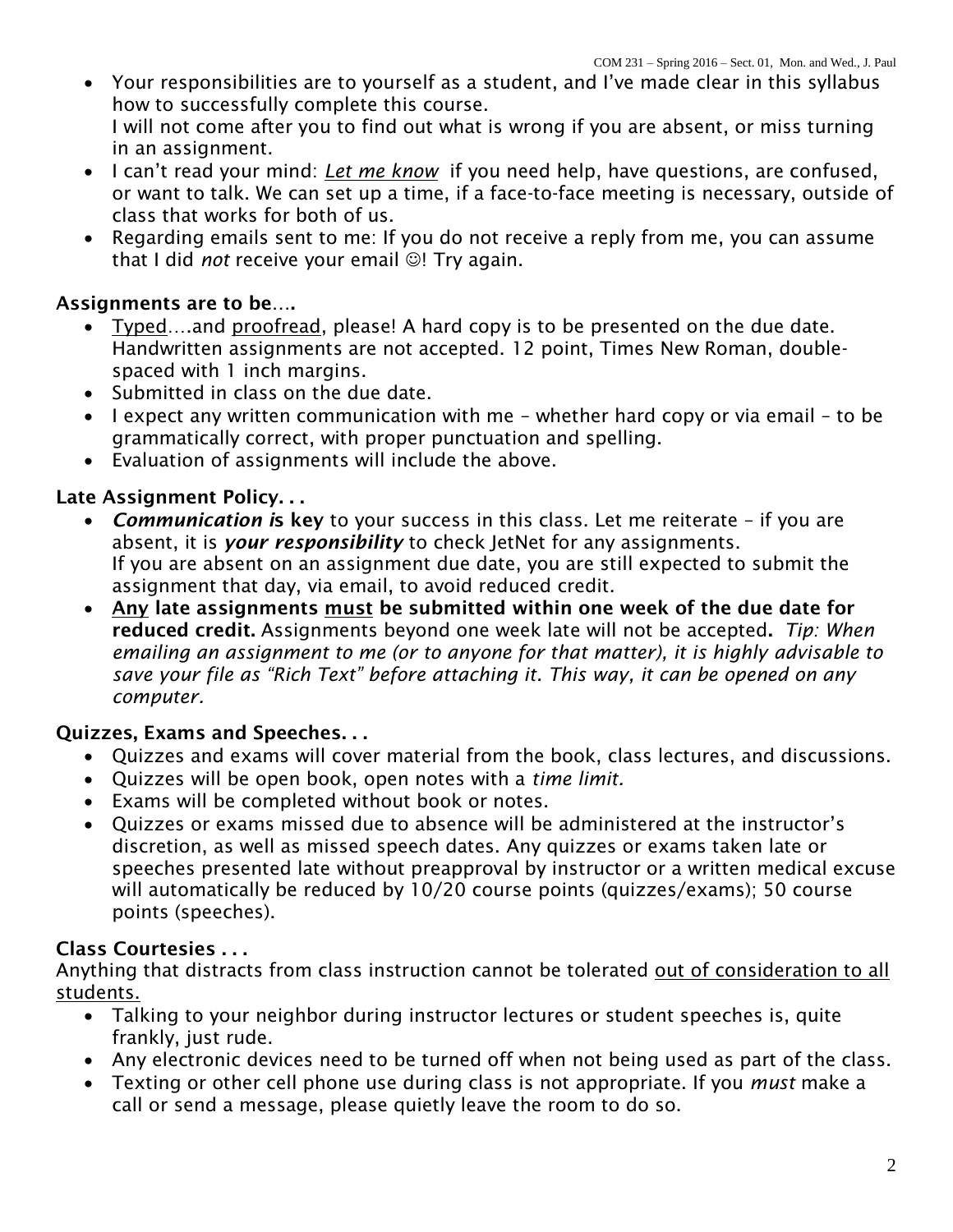More than one 'warning' to an individual by the instructor regarding these guidelines will affect the participation grade.

#### **Ethics, Language and Topics . . .**

- All work submitted must be your own. Failing to document sources in both oral and written assignments is considered plagiarism. Students found plagiarizing will be dealt with according to JC's policy on academic honesty.
- In this course it is unethical to use as your own, a speech, outline or paper, that has been written in whole or in part, by someone other than yourself. Doing so constitutes reasonable cause for course failure. Any student found plagiarizing will be dealt with according to JC's policy on academic honesty.
- Academic dishonesty in all forms is a serious offense and will result in a grade of "0" for the entire assignment.
- It is inappropriate in this course to use obscene language or gestures, tell offensive jokes, or allude to sexual, racial, cultural, or gendered references that may be demeaning or offensive. Please be mindful of what you say and how you say it.

#### **Tutoring and other special needs . . .**

- Tutors and other services for academic success are available from The Center for Student Success in the Potter Center on Main Campus by calling 517-796-8415, or stop by the Center during office hours to make arrangements for help. I can assist you to get in touch with help, so don't be afraid to ask me, your instructor.
- Students affected by the Americans with Disabilities Act should also contact the Center for Student Success as soon as possible to ensure that such accommodations are implemented in a timely fashion.



There's More!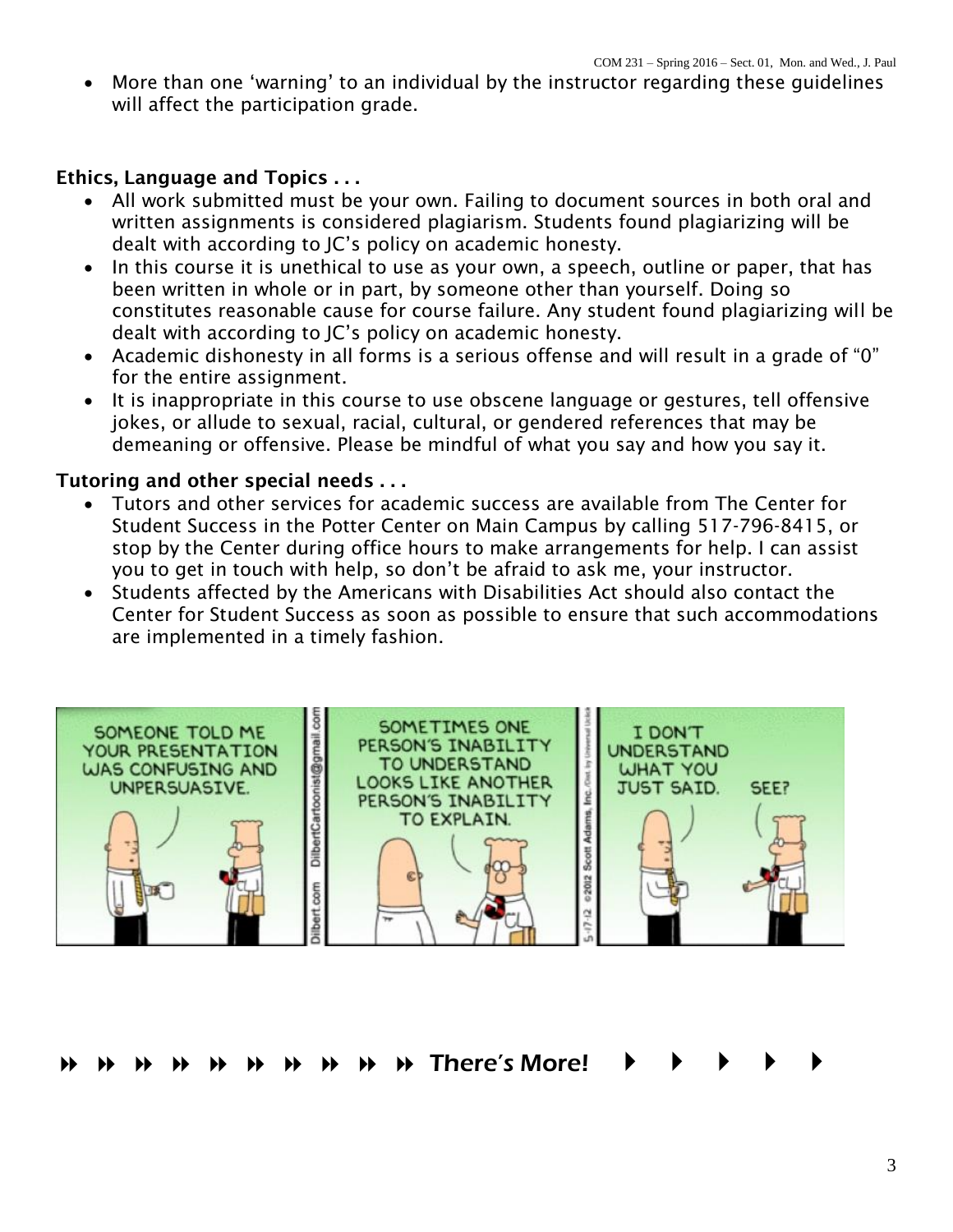#### **Grade Breakdown . . .**

| 260  |
|------|
| 180  |
| 150  |
| 50   |
| 150  |
| 50   |
| 100  |
| 120  |
| 100  |
| 100  |
| 1260 |
|      |

\*10 points subtracted per absence; 3 points subtracted for tardiness or leaving early. \*\*Points for each assignment may vary.

#### **Grading Scale:**

| $1222 - 1300 =$ | $94% +$ | (4.0) |
|-----------------|---------|-------|
| $1170-1221 =$   | 90-93%  | (3.5) |
| $1092 - 1169 =$ | 84-89%  | (3.0) |
| $1040-1091 =$   | 80-83%  | (2.5) |
| $962 - 1039 =$  | 74-79%  | (2.0) |
| $910-961 =$     | 70-73%  | (1.5) |
| $832 - 909 =$   | 64-69%  | (1.0) |
| $780 - 831 =$   | 60-63%  | (0.5) |
| Below 780 =     | 59%     | (0.0) |

#### **Grade appeals . . .**

If you want to appeal a grade you must make the grade appeal to me in writing. Prepare and submit a typed argument indicating what your specific appeal is and what grade you believe you deserved. Turn in the appeal before or after class, during office hours, or at a scheduled appointment within one week of the grade being returned. I will then review your appeal and if necessary discuss it with my Department Chair. I will give you a formal response within 2 weeks of your appeal submission.